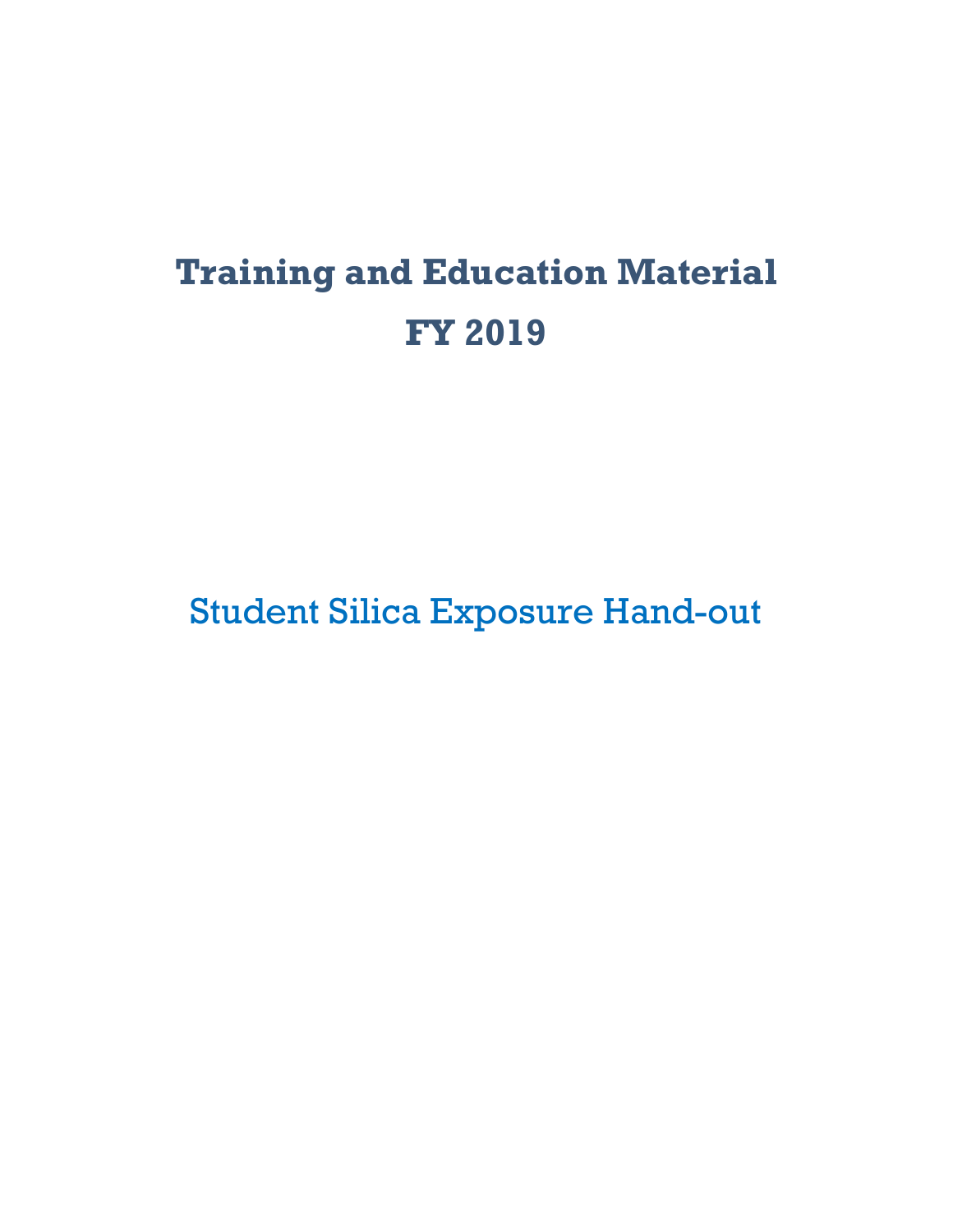responsibility for the accuracy, completeness, or usefulness of any information, apparatus, product, or process **DISCLAIMER**: This material was produced under grant number SH-05058-SH8 from the U.S. Department of Labor, Occupational Safety and Health Administration. It does not necessarily reflect the views or policies of the U. S. Department of Labor, nor does mention of trade names, commercial products, or organizations imply endorsement by the U. S. Government. The U.S. Government does not warrant or assume any legal liability or disclosed.

**Trainees:** Circle each task, materials and occupation that best fits your past or current experience with silica exposure. Upon completion of this assignment, the class will discuss their experiences with each other.

### **Industry**

- 1. Abrasive blasting
- 2. pavement manufacturing
- 3. Blast furnaces
- 4. Cement manufacturing
- 5. Ceramics, clay, and pottery
- 6. Concrete mixing
- 7. Concrete Asphalt tunneling
- 8. Construction (mainly cement, concrete work)
- 9. Demolition
- 10. Electronics industry
- 11. Foundry industry: grinding, molding, shakeout, core room (High Risk)
- 12. Hand molding, casting, and forming
- 13. Jack hammer operations
- 14. Manufacturing abrasives, paints, soaps, and glass
- 15. Mining
- 16. Repair or replacement of linings of rotary kilns and cupola furnaces
- 17. Rolling and finishing mills
- 18. Sandblasting (High Risk)
- 19. Setting, laying, and repairing railroad track
- 20. Steelwork
- 21. Stone, brick, and concrete block cutting, blasting, chipping, grinding, and sawing
- 22. Tunneling operations

### **Materials**

- 1. Abrasives
- 2. Coal Dust
- 3. Concrete
- 4. Filter Aids
- 5. Graphite, natural
- 6. Mica
- 7. Mineral Products
- 8. Paints
- 9. Pavement
- 10. Perlite
- 11. Plant Materials
- 12. Plastic Fillers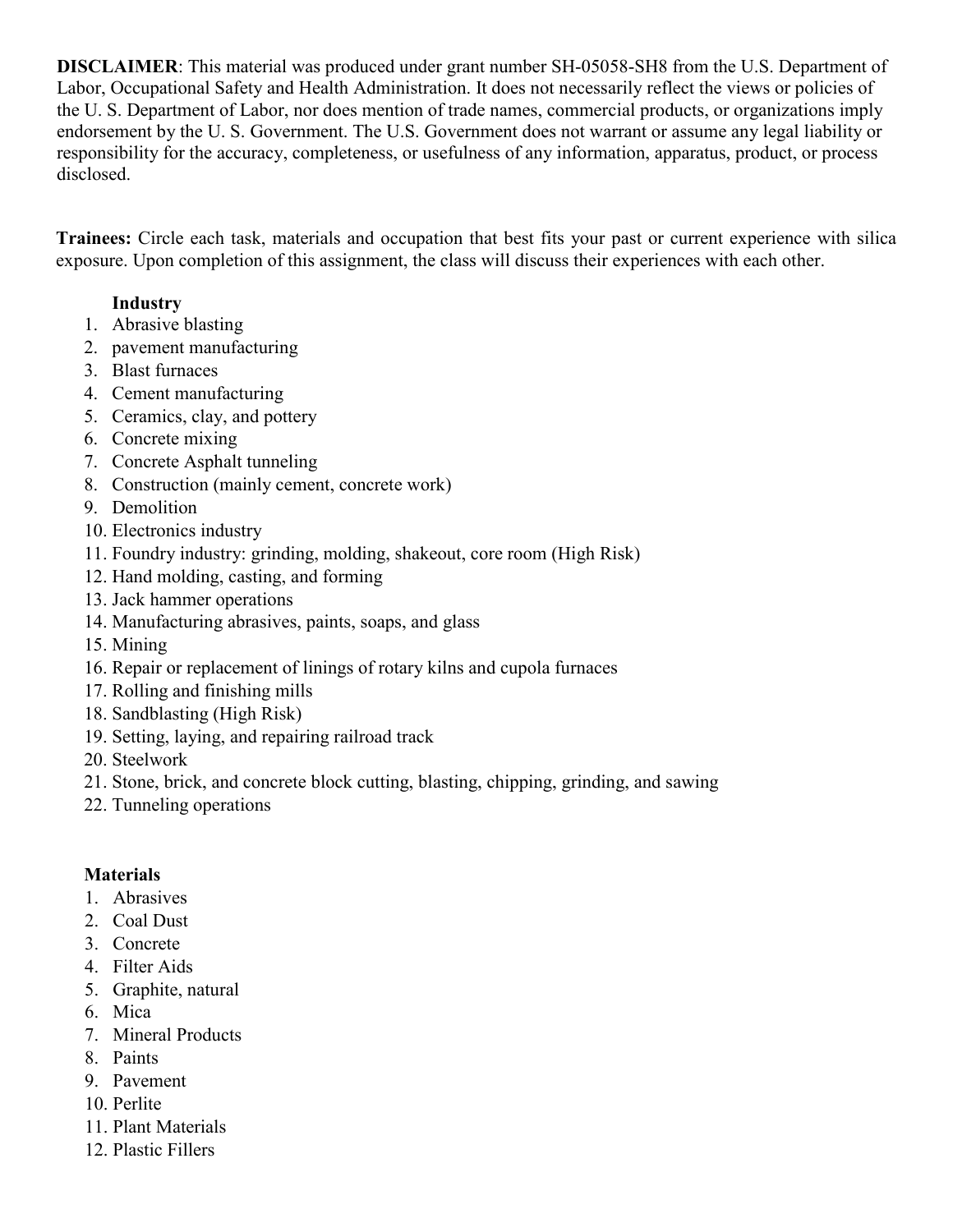- 13. Polishing Compounds
- 14. Portland Cement
- 15. Sands
- 16. Silicates
- 17. Slag
- 18. Soapstone
- 19. Soil

#### **Occupation**

- 1. Brickmason / stonemason
- 2. Blasting/drilling
- 3. Construction laborer
- 4. Crane and tower operator
- 5. Crushing and grinding machine operator
- 6. Drywall installation
- 7. Furnace, kiln, non-food oven operator
- 8. Heavy Equipment operator
- 9. Grinding, abrading, buffing, and polishing machine operator
- 10. Hand molder/shaper (not jeweler)
- 11. Heavy-equipment mechanic
- 12. Janitor or cleaner
- 13. Machinist
- 14. Metals/plastics machine operator
- 15. Molding and casting machine operator
- 16. Mining machine operator
- 17. Miscellaneous material moving equipment operator
- 18. Millwright
- 19. Operating engineer
- 20. Painter who sandblasts (High Risk)
- 21. Production supervisor
- 22. Rock driller (High Risk)
- 23. Roof bolter (High Risk)
- 24. Sandblaster (High Risk)
- 25. Steelworker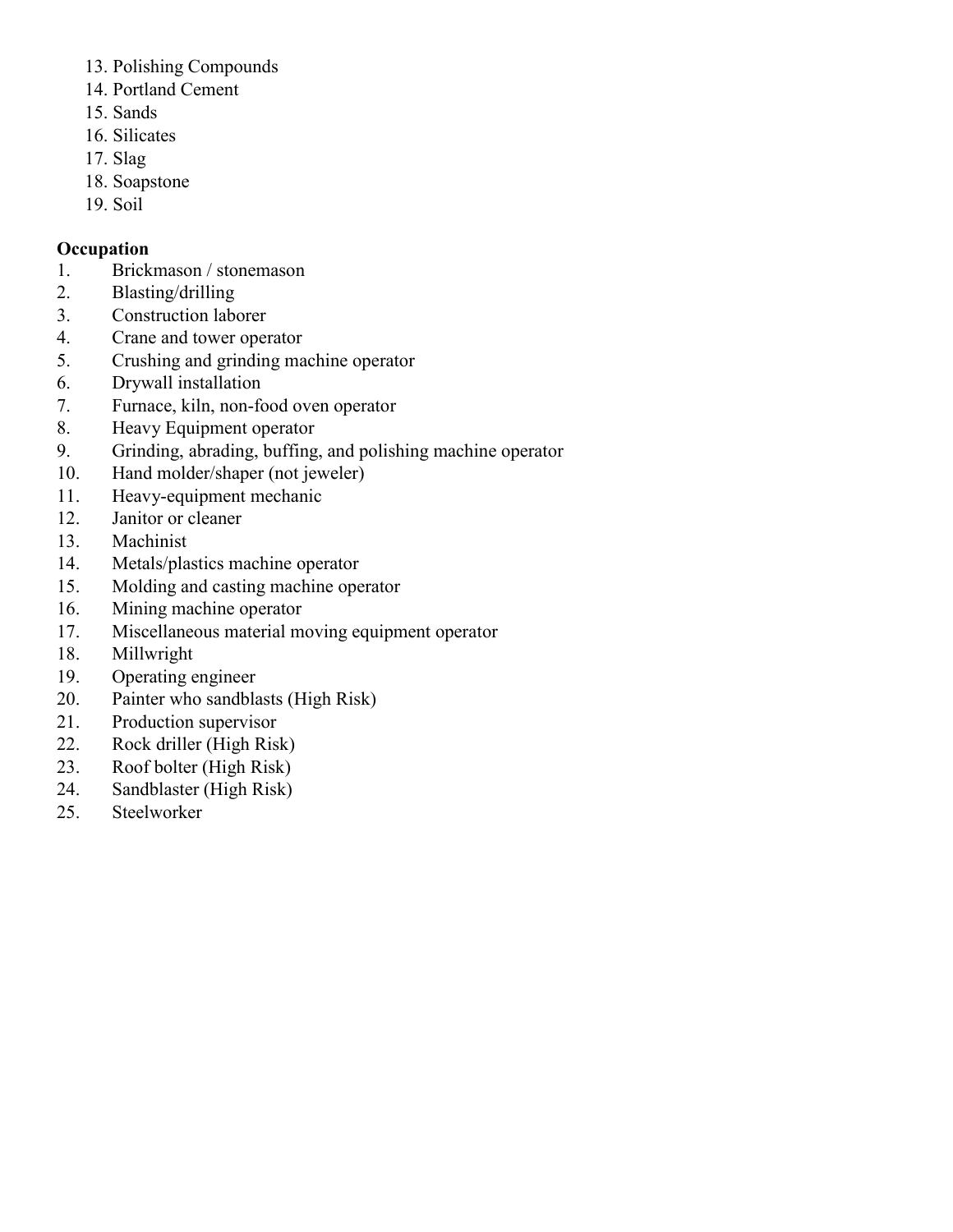Trainees will review (Table 1) standards as it relates to the specific task and materials listed above.

## 29 CFR 1926 Respirable crystalline silica (Table 1) for exposure controls

Table 1: Specified Exposure Control Methods When Working With Materials Containing Crystalline Silica

| <b>Construction Task or</b><br><b>Equipment Operation</b> |                                                                                                                                                  | <b>Engineering and Work Practice Control</b><br><b>Methods</b>                                                                                                                                                                                                                                                                                                                        | <b>Required Respiratory</b><br><b>Protection</b><br>≤ 4 hours/shift > 4 hours/shift |                                                                                    |
|-----------------------------------------------------------|--------------------------------------------------------------------------------------------------------------------------------------------------|---------------------------------------------------------------------------------------------------------------------------------------------------------------------------------------------------------------------------------------------------------------------------------------------------------------------------------------------------------------------------------------|-------------------------------------------------------------------------------------|------------------------------------------------------------------------------------|
| 1                                                         | Stationary masonry<br>saws                                                                                                                       | Use saw equipped with integrated water<br>$\bullet$<br>delivery system that continuously feeds water<br>to the blade.<br>Operate and maintain tool in accordance with<br>$\bullet$<br>manufacturer's instructions to minimize dust<br>emissions.                                                                                                                                      | None                                                                                | None                                                                               |
| 2a                                                        | Handheld power saws<br>(any blade diameter)<br>when used outdoors                                                                                | Use saw equipped with integrated water<br>$\bullet$<br>delivery system that continuously feeds water<br>to the blade.<br>Operate and maintain tool in accordance with<br>$\bullet$<br>manufacturer's instructions to minimize dust<br>emissions.                                                                                                                                      | None                                                                                | N95 (or<br>Greater<br>Efficiency)<br>Filtering<br>Facepiece or<br><b>Half Mask</b> |
| 2 <sub>b</sub>                                            | Handheld power saws<br>(any blade diameter)<br>when used indoors or<br>in an enclosed area                                                       | $\bullet$<br>Use saw equipped with integrated water<br>delivery system that continuously feeds water<br>to the blade.<br>Operate and maintain tool in accordance with<br>$\bullet$<br>manufacturer's instructions to minimize dust<br>emissions.                                                                                                                                      | N95 (or<br>Greater<br>Efficiency)<br>Filtering<br>Facepiece or<br><b>Half Mask</b>  | N95 (or<br>Greater<br>Efficiency)<br>Filtering<br>Facepiece or<br><b>Half Mask</b> |
| 3                                                         | Handheld power<br>saws for cutting<br>fiber-cement board<br>(with blade diameter<br>of 8 inches or less)<br>for tasks performed<br>outdoors only | Use saw equipped with commercially available<br>$\bullet$<br>dust collection system.<br>Operate and maintain tool in accordance with<br>$\bullet$<br>manufacturer's instructions to minimize dust<br>emissions.<br>Dust collector must provide the air flow<br>$\bullet$<br>recommended by the tool manufacturer, or<br>greater, and have a filter with 99% or greater<br>efficiency. | None                                                                                | None                                                                               |
| 4a                                                        | Walk-behind saws<br>when used outdoors                                                                                                           | Use saw equipped with integrated water<br>$\bullet$<br>delivery system that continuously feeds water<br>to the blade.<br>Operate and maintain tool in accordance with<br>$\bullet$<br>manufacturer's instructions to minimize dust<br>emissions.                                                                                                                                      | None                                                                                | None                                                                               |
| 4b                                                        | Walk-behind saws<br>when used indoors or<br>in an enclosed area                                                                                  | Use saw equipped with integrated water<br>$\bullet$<br>delivery system that continuously feeds water<br>to the blade.<br>Operate and maintain tool in accordance with<br>$\bullet$<br>manufacturer's instructions to minimize dust<br>emissions.                                                                                                                                      | N95 (or<br>Greater<br>Efficiency)<br>Filtering<br>Facepiece or<br><b>Half Mask</b>  | N95 (or<br>Greater<br>Efficiency)<br>Filtering<br>Facepiece or<br><b>Half Mask</b> |
| 5                                                         | Drivable saws for tasks<br>performed outdoors<br>only                                                                                            | Use saw equipped with integrated water<br>$\bullet$<br>delivery system that continuously feeds water<br>to the blade.<br>Operate and maintain tool in accordance with<br>$\bullet$<br>manufacturer's instructions to minimize dust<br>emissions.                                                                                                                                      | None                                                                                | None                                                                               |
| 6                                                         | Rig-mounted core saws<br>or drills                                                                                                               | Use tool equipped with integrated water<br>$\bullet$<br>delivery system that supplies water to cutting<br>surface.<br>Operate and maintain tool in accordance with<br>$\bullet$<br>manufacturer's instructions to minimize dust<br>emissions.                                                                                                                                         | None                                                                                | None                                                                               |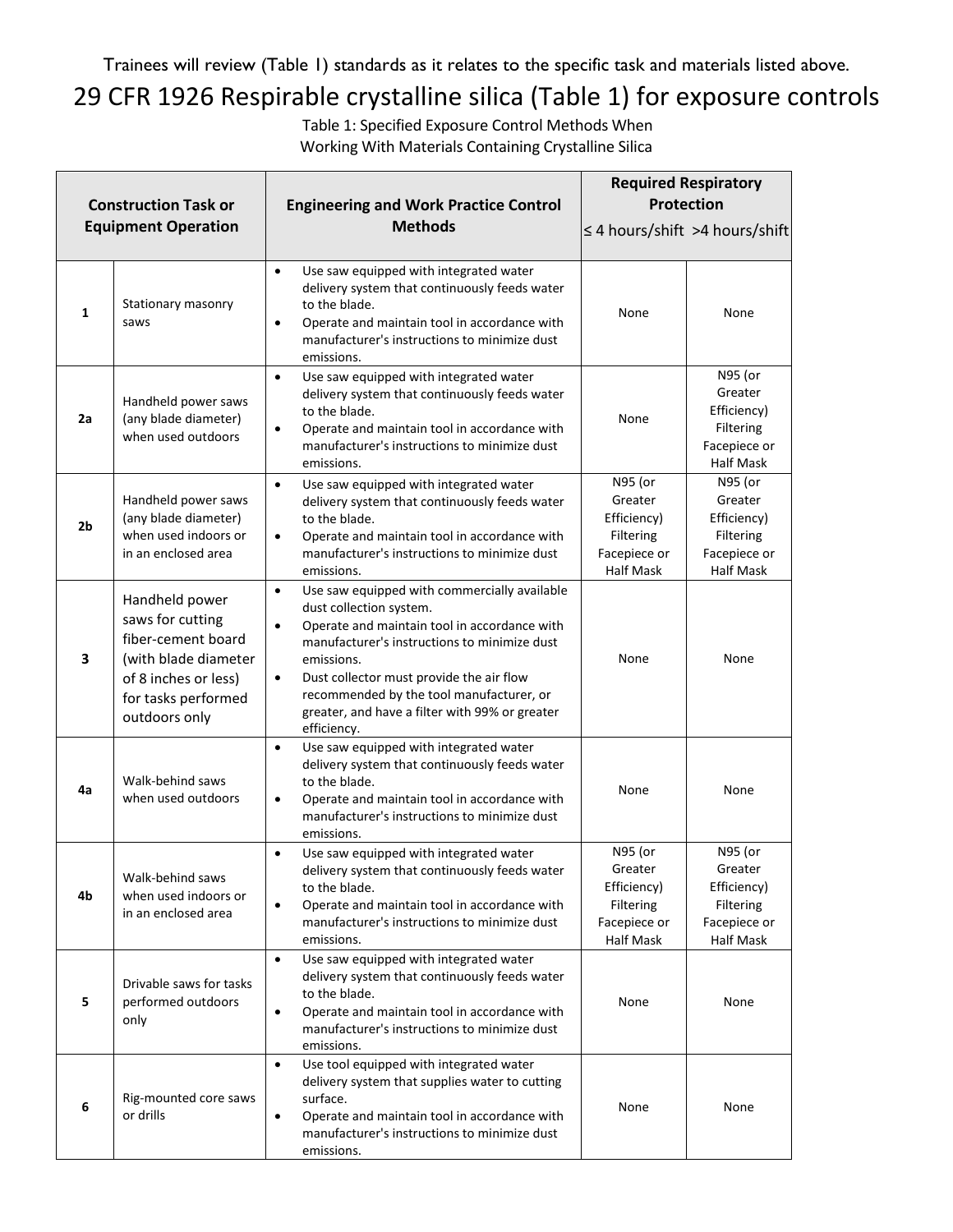| <b>Construction Task or</b><br><b>Equipment Operation</b> |                                                                                                      | <b>Engineering and Work Practice Control</b><br><b>Methods</b>                                                                                                                                                                                                                                                                                                                                                                                                                                                    | <b>Required Respiratory</b><br><b>Protection</b><br>≤ 4 hours/shift >4 hours/shift |                                                                                    |
|-----------------------------------------------------------|------------------------------------------------------------------------------------------------------|-------------------------------------------------------------------------------------------------------------------------------------------------------------------------------------------------------------------------------------------------------------------------------------------------------------------------------------------------------------------------------------------------------------------------------------------------------------------------------------------------------------------|------------------------------------------------------------------------------------|------------------------------------------------------------------------------------|
| $\overline{\phantom{a}}$                                  | Handheld and stand-<br>mounted drills<br>(including impact and<br>rotary hammer drills)              | Use drill equipped with commercially available<br>$\bullet$<br>shroud or cowling with dust collection system.<br>Operate and maintain tool in accordance with<br>$\bullet$<br>manufacturer's instructions to minimize dust<br>emissions.<br>Dust collector must provide the air flow<br>$\bullet$<br>recommended by the tool manufacturer, or<br>greater, and have a filter with 99% or greater<br>efficiency and a filter-cleaning mechanism.<br>Use a HEPA-filtered vacuum when cleaning<br>$\bullet$<br>holes. | None                                                                               | None                                                                               |
| 8                                                         | Dowel drilling rigs for<br>concrete for tasks<br>performed outdoors<br>only                          | Use shroud around drill bit with a dust<br>$\bullet$<br>collection system.<br>Dust collector must have a filter with 99% or<br>$\bullet$<br>greater efficiency and a filter cleaning<br>mechanism.<br>Use a HEPA-filtered vacuum when cleaning<br>$\bullet$<br>holes.                                                                                                                                                                                                                                             | N95 (or<br>Greater<br>Efficiency)<br>Filtering<br>Facepiece or<br><b>Half Mask</b> | N95 (or<br>Greater<br>Efficiency)<br>Filtering<br>Facepiece or<br><b>Half Mask</b> |
| 9a                                                        | Vehicle-mounted<br>drilling rigs for rock and<br>concrete                                            | Use dust collection system with close capture<br>$\bullet$<br>hood or shroud around drill bit with a low-flow<br>water spray to wet the dust at the discharge<br>point from the dust collector.                                                                                                                                                                                                                                                                                                                   | None                                                                               | None                                                                               |
| 9b                                                        | Vehicle-mounted<br>drilling rigs for rock and<br>concrete                                            | Operate from within an enclosed cab and use<br>$\bullet$<br>water for dust suppression on drill bit.                                                                                                                                                                                                                                                                                                                                                                                                              | None                                                                               | None                                                                               |
| 10a                                                       | Jackhammers and<br>handheld powered<br>chipping tools when<br>used outdoors                          | Use tool with water delivery system that<br>$\bullet$<br>supplies a continuous stream or spray of water<br>at the point of impact.                                                                                                                                                                                                                                                                                                                                                                                | None                                                                               | N95 (or<br>Greater<br>Efficiency)<br>Filtering<br>Facepiece or<br><b>Half Mask</b> |
| 10 <sub>b</sub>                                           | Jackhammers and<br>handheld powered<br>chipping tools when<br>used indoors or in an<br>enclosed area | Use tool with water delivery system that<br>$\bullet$<br>supplies a continuous stream or spray of water<br>at the point of impact.                                                                                                                                                                                                                                                                                                                                                                                | N95 (or<br>Greater<br>Efficiency)<br>Filtering<br>Facepiece or<br><b>Half Mask</b> | N95 (or<br>Greater<br>Efficiency)<br>Filtering<br>Facepiece or<br><b>Half Mask</b> |
| 10 <sub>c</sub>                                           | Jackhammers and<br>handheld powered<br>chipping tools when<br>used outdoors                          | Use tool equipped with commercially available<br>$\bullet$<br>shroud and dust collection system.<br>Operate and maintain tool in accordance with<br>$\bullet$<br>manufacturer's instructions to minimize dust<br>emissions.<br>Dust collector must provide the air flow<br>$\bullet$<br>recommended by the tool manufacturer, or<br>greater, and have a filter with 99% or greater<br>efficiency and a filter-cleaning mechanism.                                                                                 | None                                                                               | N95 (or<br>Greater<br>Efficiency)<br>Filtering<br>Facepiece or<br><b>Half Mask</b> |
| <b>10d</b>                                                | Jackhammers and<br>handheld powered<br>chipping tools when<br>used indoors or in an<br>enclosed area | Use tool equipped with commercially available<br>$\bullet$<br>shroud and dust collection system.<br>Operate and maintain tool in accordance with<br>$\bullet$<br>manufacturer's instructions to minimize dust<br>emissions.<br>Dust collector must provide the air flow<br>$\bullet$<br>recommended by the tool manufacturer, or                                                                                                                                                                                  | N95 (or<br>Greater<br>Efficiency)<br>Filtering<br>Facepiece or<br><b>Half Mask</b> | N95 (or<br>Greater<br>Efficiency)<br>Filtering<br>Facepiece or<br><b>Half Mask</b> |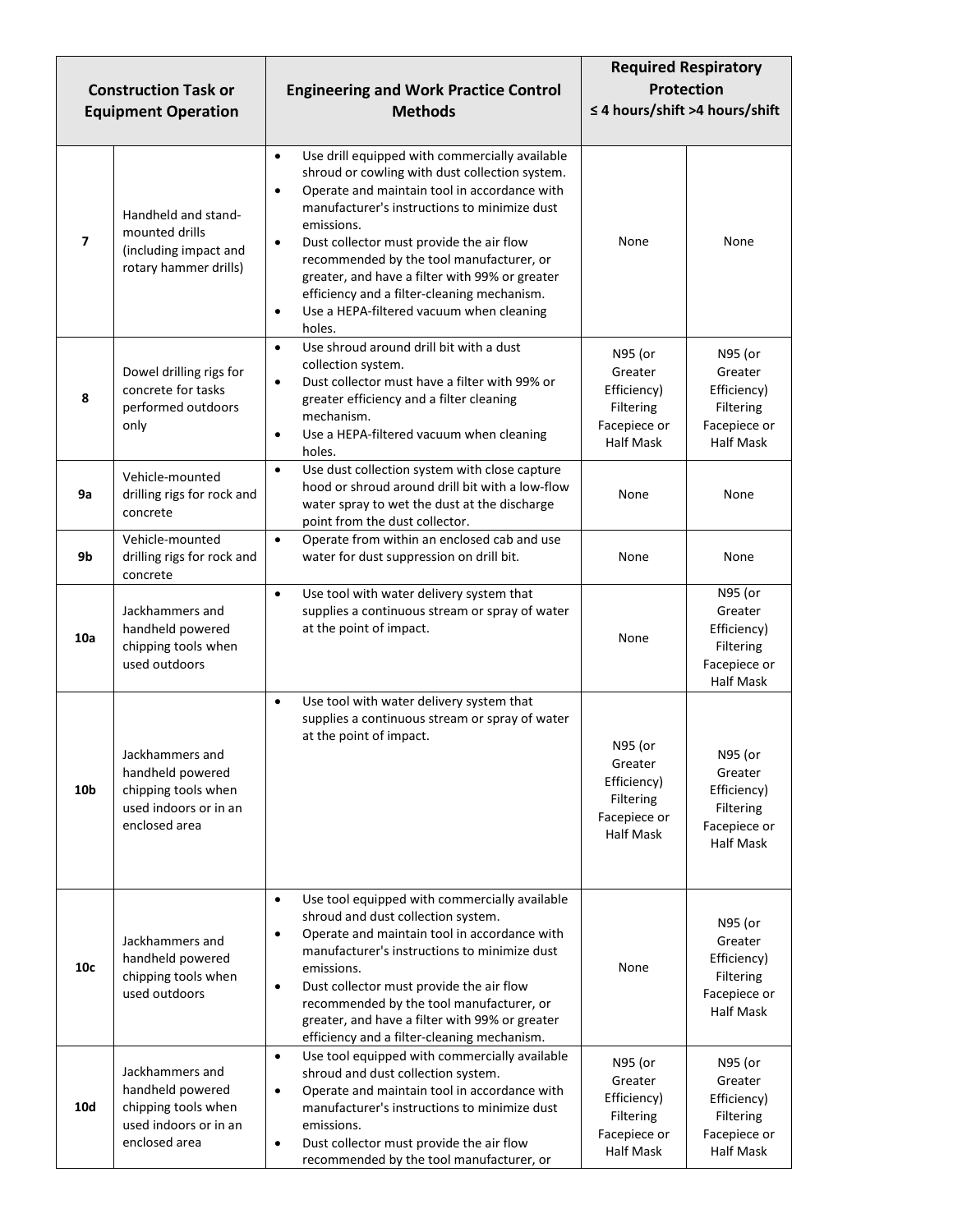| <b>Construction Task or</b><br><b>Equipment Operation</b> |                                                                                                           | <b>Engineering and Work Practice Control</b><br><b>Methods</b>                                                                                                                                                                                                                                                                                                                                                                                                                     | <b>Required Respiratory</b><br><b>Protection</b><br>≤ 4 hours/shift >4 hours/shift |                                                                                    |
|-----------------------------------------------------------|-----------------------------------------------------------------------------------------------------------|------------------------------------------------------------------------------------------------------------------------------------------------------------------------------------------------------------------------------------------------------------------------------------------------------------------------------------------------------------------------------------------------------------------------------------------------------------------------------------|------------------------------------------------------------------------------------|------------------------------------------------------------------------------------|
|                                                           | $\ast$                                                                                                    | greater, and have a filter with 99% or greater<br>efficiency and a filter-cleaning mechanism.                                                                                                                                                                                                                                                                                                                                                                                      | $\ast$                                                                             | $\ast$                                                                             |
| 11                                                        | Handheld grinders for<br>mortar removal (i.e.,<br>tuckpointing)                                           | Use grinder equipped with commercially<br>$\bullet$<br>available shroud and dust collection system.<br>Operate and maintain tool in accordance with<br>$\bullet$<br>manufacturer's instructions to minimize dust<br>emissions.<br>Dust collector must provide 25 cubic feet per<br>$\bullet$<br>minute (cfm) or greater of airflow per inch of<br>wheel diameter and have a filter with 99% or<br>greater efficiency and a cyclonic pre-separator<br>or filter-cleaning mechanism. | N95 (or<br>Greater<br>Efficiency)<br>Filtering<br>Facepiece or<br><b>Half Mask</b> | Powered Air-<br>Purifying<br>Respirator<br>(PAPR) with<br>P100 Filters             |
| 12a                                                       | Handheld grinders for<br>uses other than mortar<br>removal for tasks<br>performed outdoors<br>only        | Use grinder equipped with integrated water<br>$\bullet$<br>delivery system that continuously feeds water<br>to the grinding surface.<br>Operate and maintain tool in accordance with<br>$\bullet$<br>manufacturer's instructions to minimize dust<br>emissions.                                                                                                                                                                                                                    | None                                                                               | None                                                                               |
| 12 <sub>b</sub>                                           | Handheld grinders for<br>uses other than mortar<br>removal when used<br>outdoors                          | Use grinder equipped with commercially<br>$\bullet$<br>available shroud and dust collection system.<br>Operate and maintain tool in accordance with<br>$\bullet$<br>manufacturer's instructions to minimize dust<br>emissions.<br>Dust collector must provide 25 cubic feet per<br>$\bullet$<br>minute (cfm) or greater of airflow per inch of<br>wheel diameter and have a filter with 99% or<br>greater efficiency and a cyclonic pre-separator<br>or filter-cleaning mechanism. | None                                                                               | None                                                                               |
| 12c                                                       | Handheld grinders for<br>uses other than mortar<br>removal when used<br>indoors or in an<br>enclosed area | Use grinder equipped with commercially<br>$\bullet$<br>available shroud and dust collection system.<br>Operate and maintain tool in accordance with<br>$\bullet$<br>manufacturer's instructions to minimize dust<br>emissions.<br>Dust collector must provide 25 cubic feet per<br>$\bullet$<br>minute (cfm) or greater of airflow per inch of<br>wheel diameter and have a filter with 99% or<br>greater efficiency and a cyclonic pre-separator<br>or filter-cleaning mechanism. | None                                                                               | N95 (or<br>Greater<br>Efficiency)<br>Filtering<br>Facepiece or<br><b>Half Mask</b> |
| 13a                                                       | Walk-behind milling<br>machines and floor<br>grinders                                                     | Use machine equipped with integrated water<br>$\bullet$<br>delivery system that continuously feeds water<br>to the cutting surface.<br>Operate and maintain tool in accordance with<br>$\bullet$<br>manufacturer's instructions to minimize dust<br>emissions.                                                                                                                                                                                                                     | None                                                                               | None                                                                               |
| 13 <sub>b</sub>                                           | Walk-behind milling<br>machines and floor<br>grinders                                                     | Use machine equipped with dust collection<br>$\bullet$<br>system recommended by the manufacturer.<br>Operate and maintain tool in accordance with<br>$\bullet$<br>manufacturer's instructions to minimize dust<br>emissions.<br>Dust collector must provide the air flow<br>$\bullet$<br>recommended by the manufacturer, or<br>greater, and have a filter with 99% or greater<br>efficiency and a filter-cleaning mechanism.                                                      | None                                                                               | None                                                                               |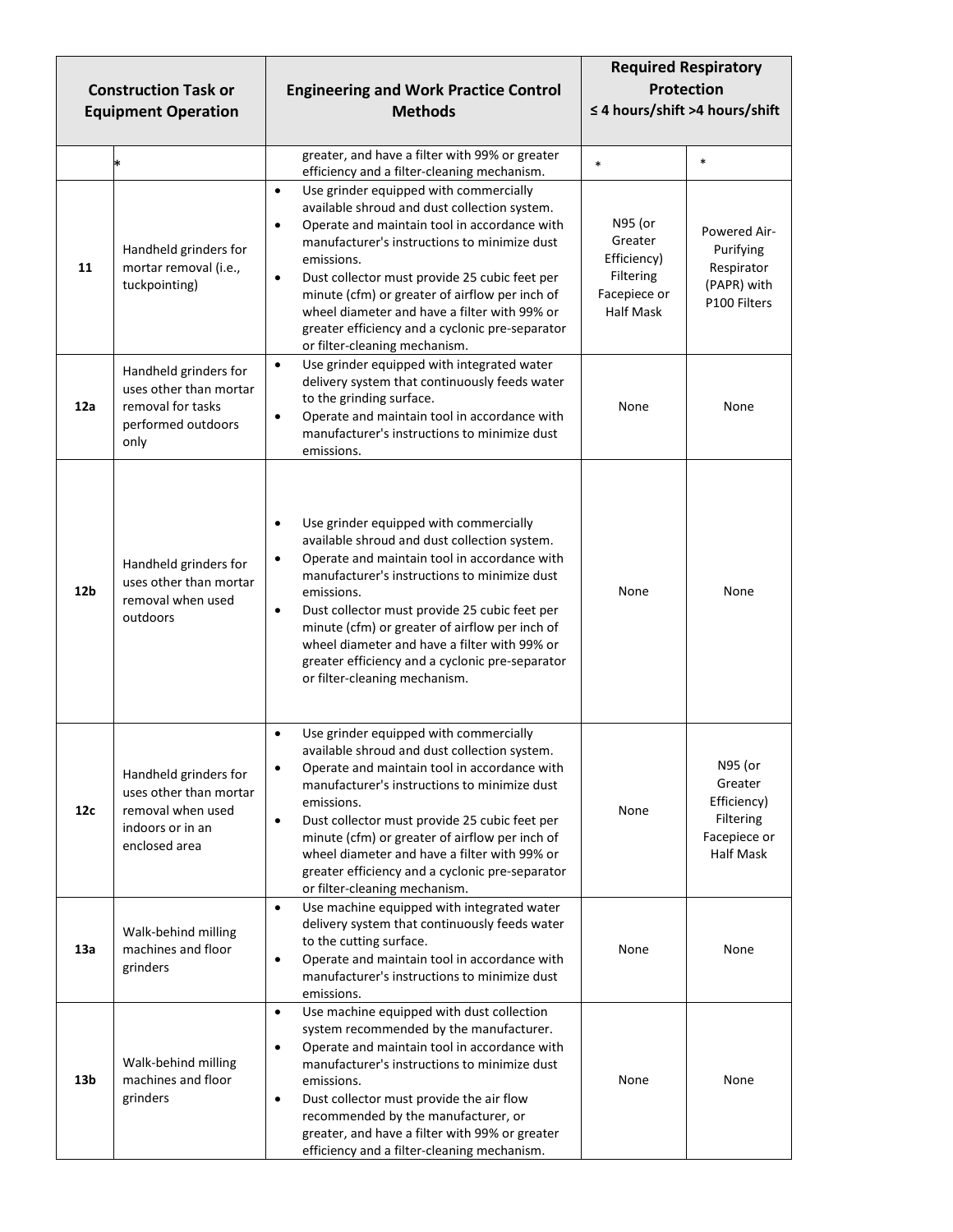| <b>Construction Task or</b><br><b>Equipment Operation</b> |                                                                                                                                                                                                                                       | <b>Engineering and Work Practice Control</b><br><b>Methods</b>                                                                                                                                                                                                                                                                                                                                                                                                                                           | <b>Required Respiratory</b><br><b>Protection</b><br>$\leq$ 4 hours/shift > 4 hours/shift |        |
|-----------------------------------------------------------|---------------------------------------------------------------------------------------------------------------------------------------------------------------------------------------------------------------------------------------|----------------------------------------------------------------------------------------------------------------------------------------------------------------------------------------------------------------------------------------------------------------------------------------------------------------------------------------------------------------------------------------------------------------------------------------------------------------------------------------------------------|------------------------------------------------------------------------------------------|--------|
|                                                           | $\ast$                                                                                                                                                                                                                                | When used indoors or in an enclosed area, use<br>$\bullet$<br>a HEPA-filtered vacuum to remove loose dust<br>in between passes.                                                                                                                                                                                                                                                                                                                                                                          | $\ast$                                                                                   | $\ast$ |
| 14                                                        | Small drivable milling<br>machines (less than<br>half-lane)                                                                                                                                                                           | Use a machine equipped with supplemental<br>$\bullet$<br>water sprays designed to suppress dust.<br>Water must be combined with a surfactant.<br>$\bullet$<br>Operate and maintain machine to minimize<br>$\bullet$<br>dust emissions.                                                                                                                                                                                                                                                                   | None                                                                                     | None   |
| 15a                                                       | Large drivable milling<br>machines (half-lane<br>and larger) for cuts of<br>any depth on asphalt<br>only                                                                                                                              | Use machine equipped with exhaust<br>$\bullet$<br>ventilation on drum enclosure and<br>supplemental water sprays designed to<br>suppress dust.<br>Operate and maintain machine to minimize<br>$\bullet$<br>dust emissions.                                                                                                                                                                                                                                                                               | None                                                                                     | None   |
| 15 <sub>b</sub>                                           | Large drivable milling<br>machines (half-lane<br>and larger) for cuts of<br>four inches in depth or<br>less on any substrate                                                                                                          | Use machine equipped with exhaust<br>$\bullet$<br>ventilation on drum enclosure and<br>supplemental water sprays designed to<br>suppress dust.<br>Operate and maintain machine to minimize<br>$\bullet$<br>dust emissions.                                                                                                                                                                                                                                                                               | None                                                                                     | None   |
| 15c                                                       | Large drivable milling<br>machines (half-lane<br>and larger) for cuts of<br>four inches in depth or<br>less on any substrate                                                                                                          | Use a machine equipped with supplemental<br>$\bullet$<br>water spray designed to suppress dust.<br>Water must be combined with a surfactant.<br>$\bullet$<br>Operate and maintain machine to minimize<br>$\bullet$<br>dust emissions.                                                                                                                                                                                                                                                                    | None                                                                                     | None   |
| 16                                                        | Crushing machines                                                                                                                                                                                                                     | Use equipment designed to deliver water spray<br>$\bullet$<br>or mist for dust suppression at crusher and<br>other points where dust is generated (e.g.,<br>hoppers, conveyers, sieves/sizing or vibrating<br>components, and discharge points).<br>Operate and maintain machine in accordance<br>$\bullet$<br>with manufacturer's instructions to minimize<br>dust emissions.<br>Use a ventilated booth that provides fresh,<br>climate-controlled air to the operator, or a<br>remote control station. | None                                                                                     | None   |
| 17a                                                       | Heavy equipment and<br>utility vehicles used to<br>abrade or fracture<br>silica-containing<br>materials (e.g., hoe-<br>ramming, rock ripping)<br>or used during<br>demolition activities<br>involving silica-<br>containing materials | Operate equipment from within an enclosed<br>$\bullet$<br>cab.                                                                                                                                                                                                                                                                                                                                                                                                                                           | None                                                                                     | None   |
| 17b                                                       | Heavy equipment and<br>utility vehicles used to<br>abrade or fracture<br>silica-containing<br>materials (e.g., hoe-<br>ramming, rock ripping)<br>or used during<br>demolition activities<br>involving silica-<br>containing materials | When employees outside of the cab are<br>$\bullet$<br>engaged in the task, apply water and/or dust<br>suppressants as necessary to minimize dust<br>emissions.                                                                                                                                                                                                                                                                                                                                           | None                                                                                     | None   |